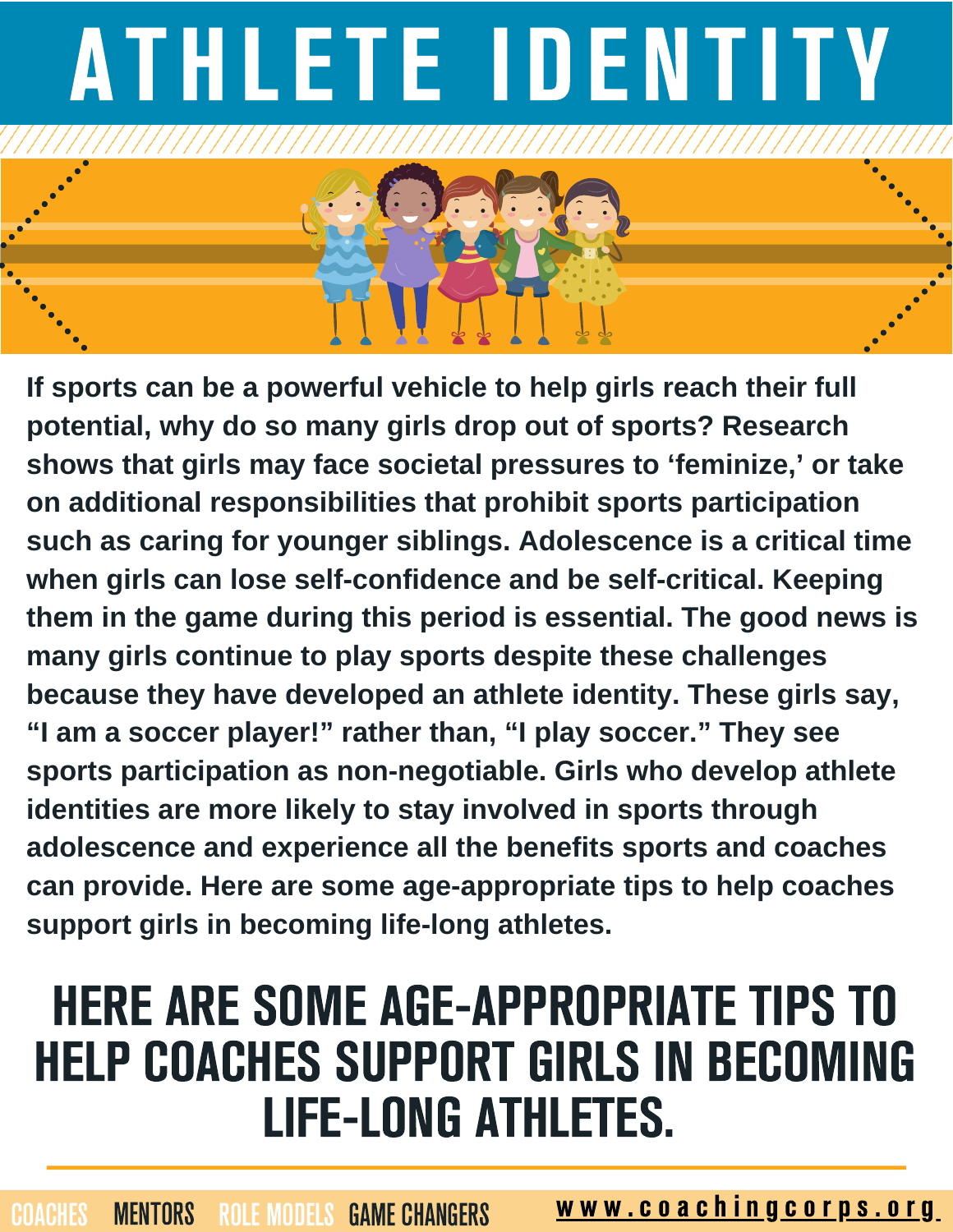## Ages 5-7 (K-2nd Grade)

### BUILDING A FOUNDATION I COACHING STRATEGIES

**At this age, most girls love physical activity. They want to run, move and get dirty. Great coaches harness this energy by creating fun and engaging practices so girls leave excited for the next session. Coaches can help girls build motor skills through group games; sport specific skills are not as important.**



- **Focus on motor skills like balance and coordination.**
- **Sessions should feel light, fun, positive, and playful.**
- **Modify the size of fields and equipment to match the needs of this age group.**
- **Give lots of encouragement and positive reinforcement.**
- **Build in lots of water breaks because players can have low endurance at this age.**

MENTORS ROLE MODELS GAME CHANGERS WWW.COAChingcorps.org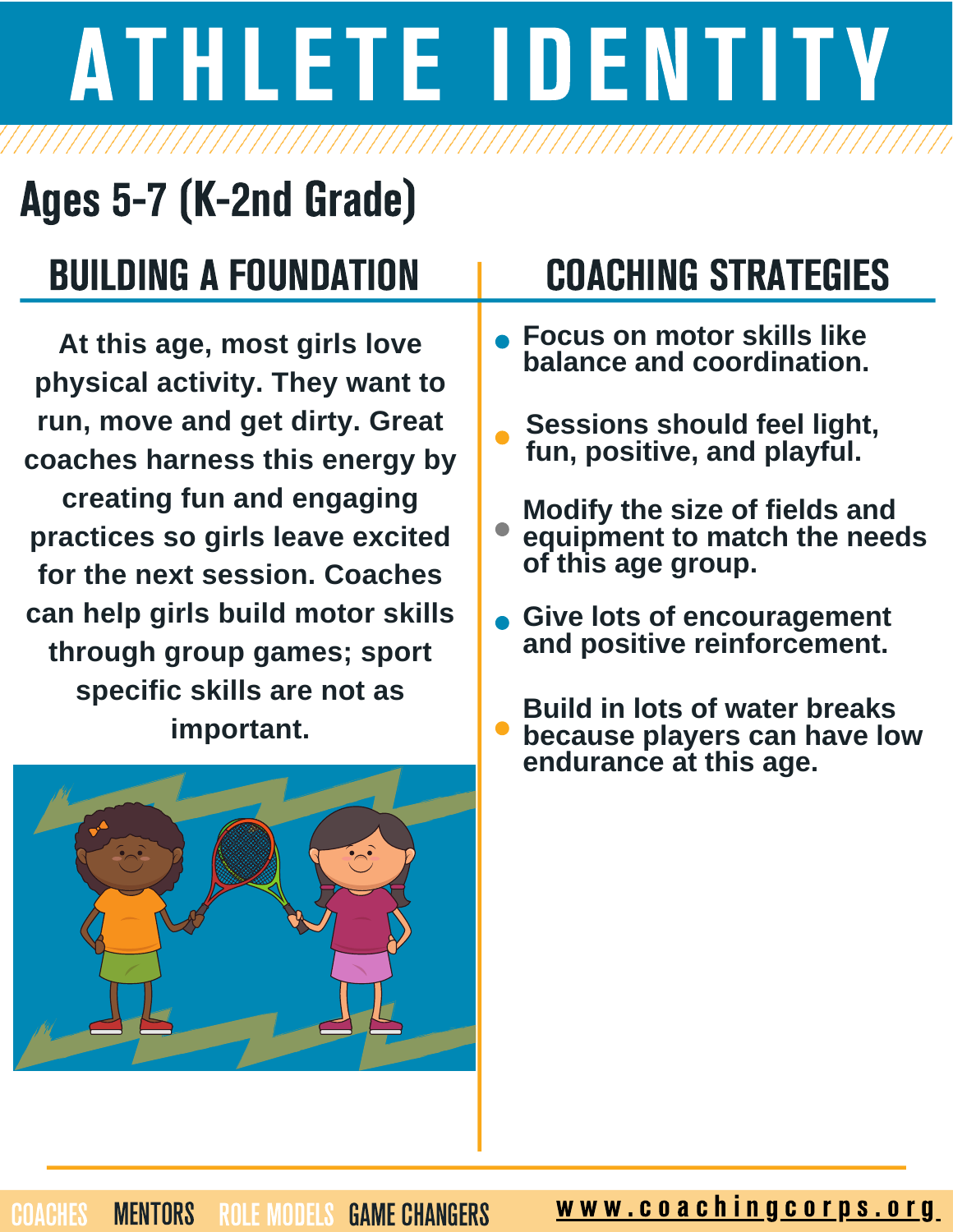### Ages 8-10 (3rd-5th Grade)

### THE EMERGING ATHLETE THE COACHING STRATEGIES

**Girls at this age still love to run and play hard, yet many are internalizing notions of what is expected of their gender expression. Great coaches respect girls' individuality and create a broad sense of what it means to be a girl. Coaches understand that diverse female role models are important. Coaches will help girls become more excited about mastery, performance and competition, while incorporating fun.**

- **Encourage girls to try playing different positions to help them develop a wide range of skills.**
- **If you are coaching a co-ed team, make sure that girls are included equally because boys can start to get territorial about sports spaces. Supportive coaches will provide girls with equal playing time to develop their skills.**
- **Give specific feedback on skill improvement. For example, try saying "I love your hustle, Marisol. Now make sure to get your feet into position before you bump the volleyball."**
- **Include low-stakes competitive games like relay races but avoid an emphasis on winning and losing**



WENTORS ROLE MODELS GAME CHANGERS WWW.COAChingcorps.org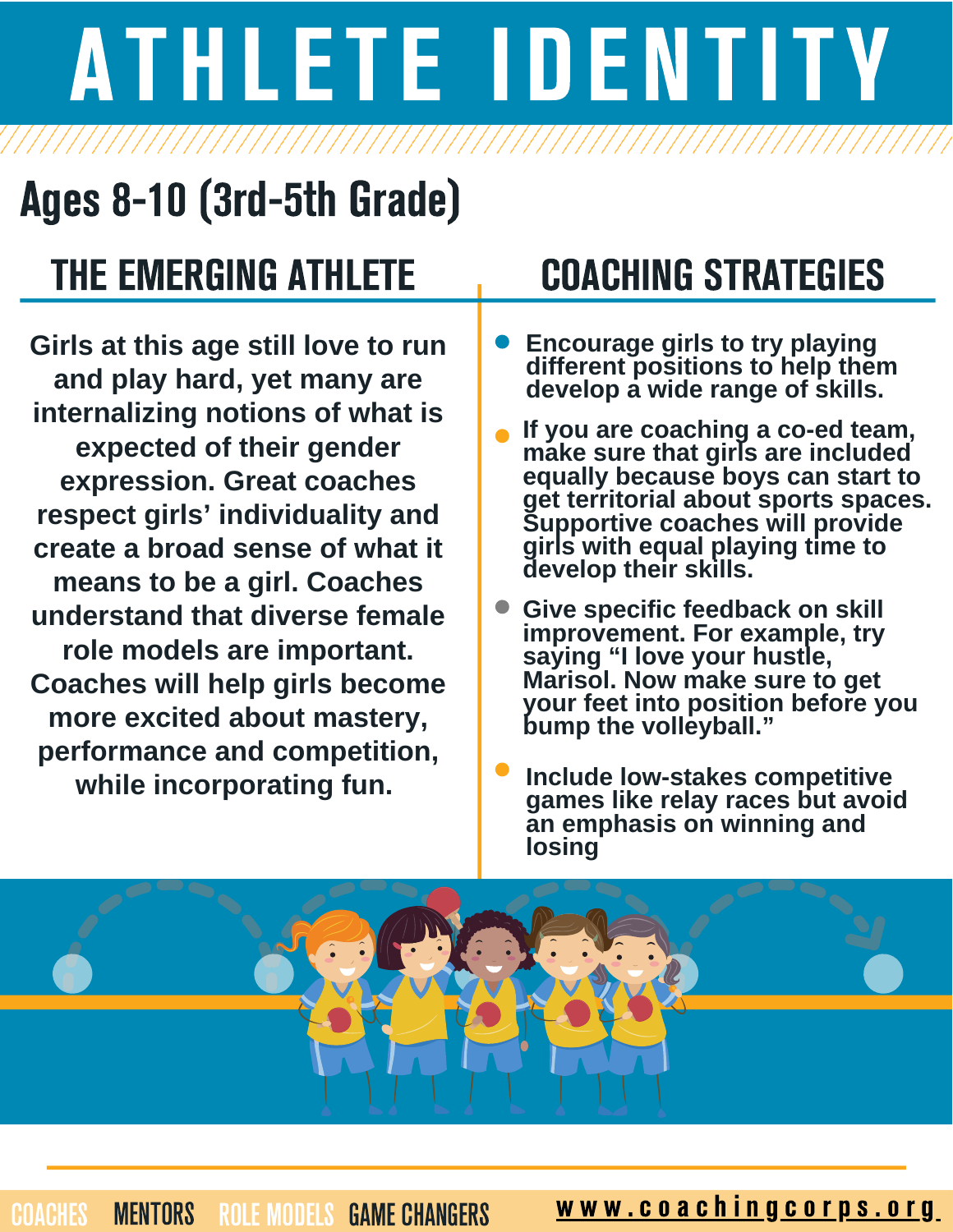## Ages 11-12 (5th-6th Grade)

**This is the crucial time when girls decide to stick with a sport and identify as an athlete or drop out of sports. This is when coaches should encourage girls to see that sports can be a part of their identity to help them navigate adolescence.**

### THE CRITICAL PERIOD COACHING STRATEGIES

- **Have conversations with each girl and encourage her to play. If a girl drops out, try to find out why because you may still be able to help her overcome what she is going through.**
- **Focus on skill development. Girls want to work hard and see their skills progress over time. Teach girls how to take care of their bodies (i.e. warm up, nutrition, strengthening). Encourage them to stretch outside their comfort zone**
- **Incorporate some competition and keep score. This lets the girls work towards a goal of winning a game and focuses on teamwork.**



WENTORS ROLE MODELS GAME CHANGERS WWW.COAChingcorps.org